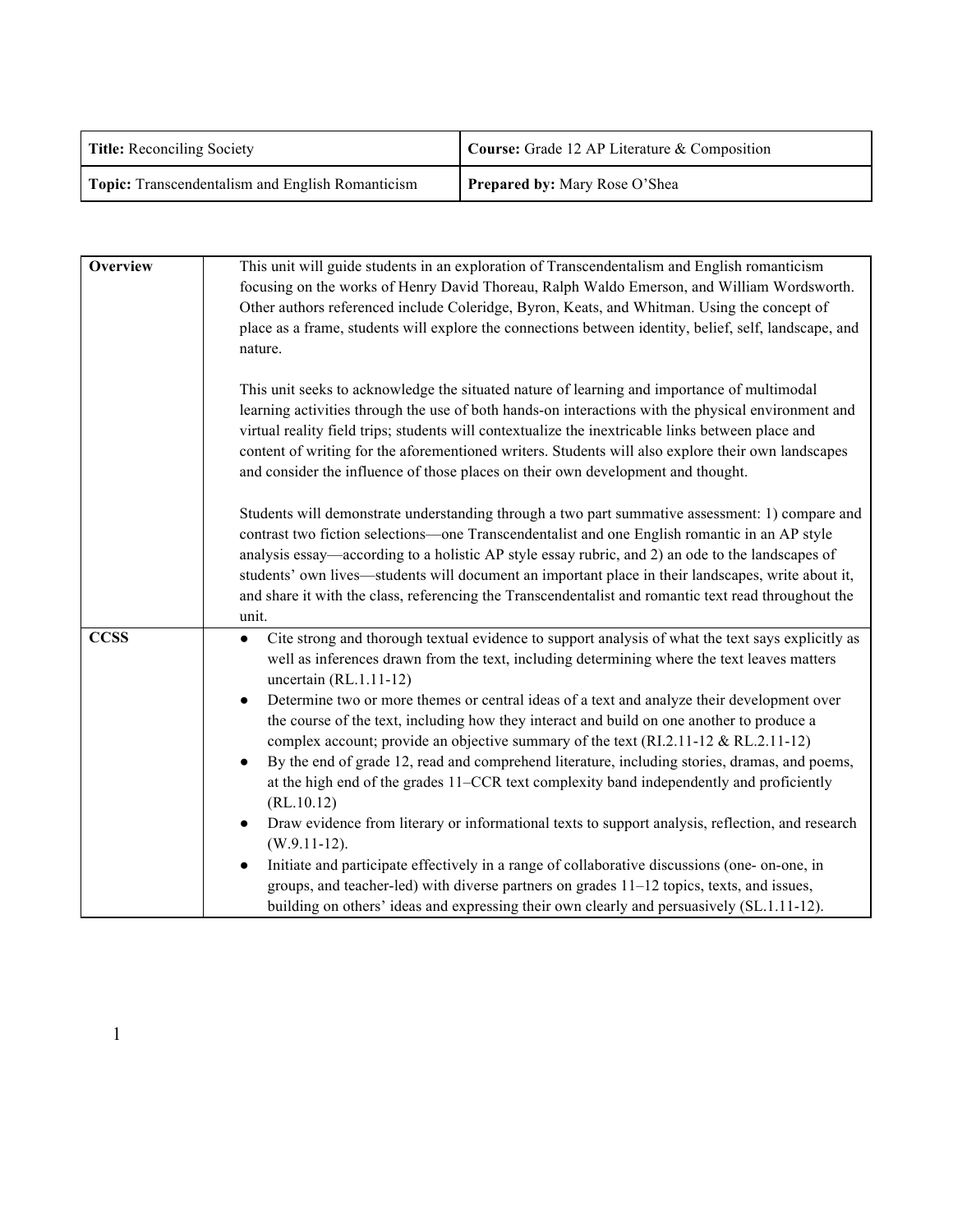| <b>Enduring</b><br>Understandings<br><b>Essential</b><br><b>Questions</b> | Students will:<br>$\bullet$<br>understand the connections and differences between the Transcendentalist movement<br>$\circ$<br>in American and English romanticism and the major philosophical influences on both<br>movements.<br>contextualize the importance of place and landscape in the writings of Thoreau,<br>$\circ$<br>Emerson, Wordsworth, and other writers.<br>To what extent was Thoreau (and his writing) influenced by his surrounding landscapes? Can<br>$\bullet$<br>he be separated from his context?                                                                                                                                                                                                                                                           |
|---------------------------------------------------------------------------|------------------------------------------------------------------------------------------------------------------------------------------------------------------------------------------------------------------------------------------------------------------------------------------------------------------------------------------------------------------------------------------------------------------------------------------------------------------------------------------------------------------------------------------------------------------------------------------------------------------------------------------------------------------------------------------------------------------------------------------------------------------------------------|
|                                                                           | How do our physical surroundings and landscape impact our identities? Can we be separated<br>$\bullet$<br>from these contexts?<br>How did the English romantic Movement influence the American transcendentalists?<br>$\bullet$<br>What are the fundamental philosophical differences between the Transcendentalists and the<br>$\bullet$<br>romantics?<br>What forms, structures and genres did these writers/poets follow in crafting their pieces?<br>$\bullet$                                                                                                                                                                                                                                                                                                                 |
| Formative<br><b>Assessments</b>                                           | Journal writing (Travel/Nature/Observational journal)<br>$\bullet$<br>Small group discussions   Whole group discussions<br>٠<br>Concept maps<br>٠<br>Google Street View photo documentations<br>$\bullet$                                                                                                                                                                                                                                                                                                                                                                                                                                                                                                                                                                          |
| <b>Summative</b><br>Assessment                                            | AP style analysis essay: compare and contrast two pieces from Transcendentalist/romantic<br>$\bullet$<br>writers<br>Homage to our own landscapes: A documentation and analysis through writing and other<br>$\bullet$<br>mediums of students' choice of an important place in students' own landscapes.                                                                                                                                                                                                                                                                                                                                                                                                                                                                            |
| Texts/<br><b>Resources</b>                                                | <b>Suggested Focus Texts</b><br>Selections from the journals of Henry D. Thoreau (some available digitally here:<br>http://thoreau.library.ucsb.edu/writings_journals.html)<br>A Week on the Concord and Merrimack Rivers by Henry D. Thoreau<br>Walden by Henry D. Thoreau<br>Walking by Henry D. Thoreau<br>"Nature" by Ralph Waldo Emerson<br>"Song of Nature" by Ralph Waldo Emerson<br>"The Poet" by Ralph Waldo Emerson<br>"Daffodils" by William Wordsworth<br>"London, 1852" by William Wordsworth<br>"Ode: Intimations of Immortality" by William Wordsworth<br>"The Complaint of a Forsaken Indian Woman" by William Wordsworth<br><b>Supplemental Texts</b><br>http://www.npr.org/2015/07/24/425321179/retracing-ralph-waldo-emersons-steps-in-a-now-unchanged-<br>eden |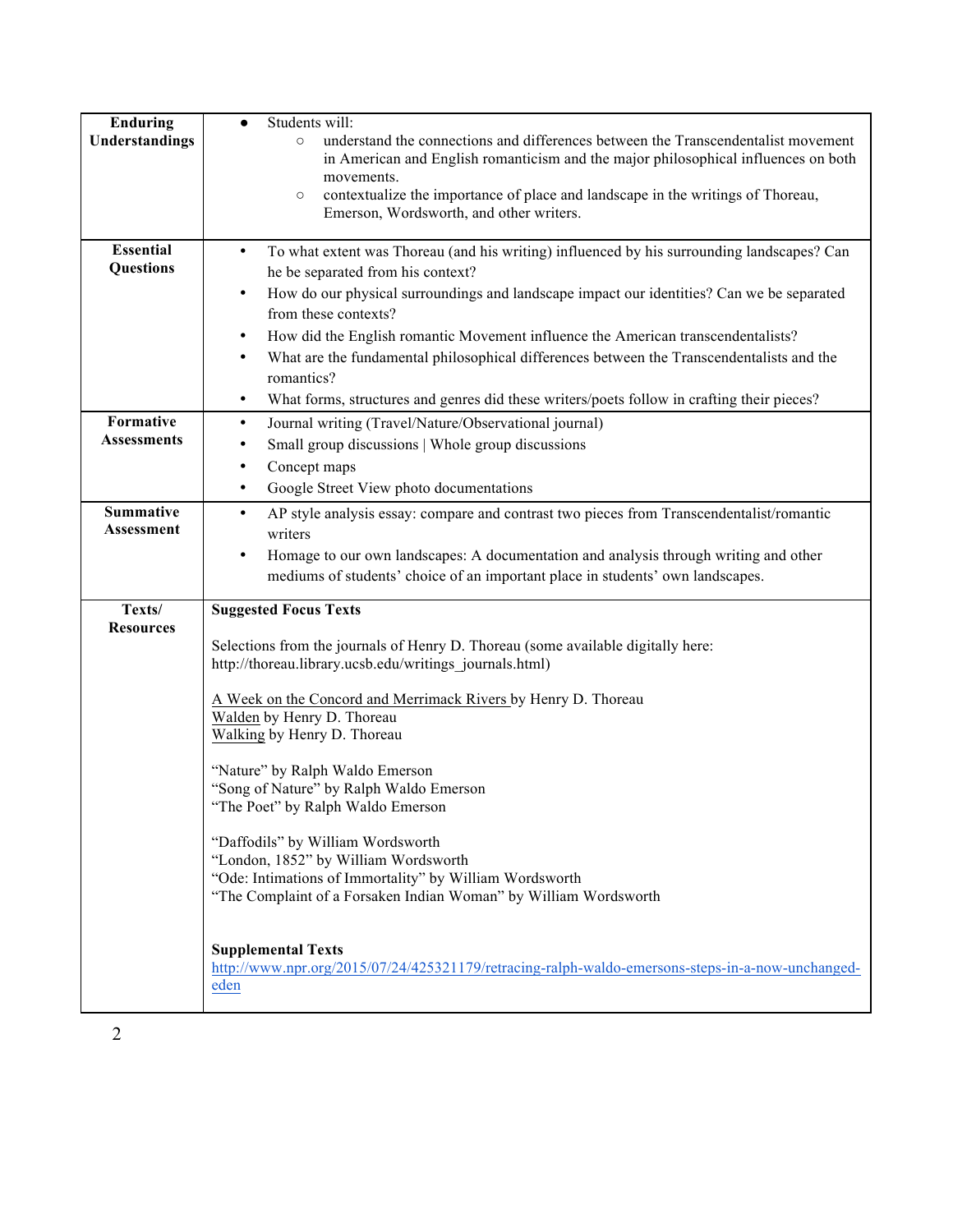### Selected Sample Lessons

*Assumption for these lessons is that students regularly work in cooperative groupings and can easily turn to and work/discuss/think with group members. If this structure is not already in place, teachers will need to create them.* 

## **Sample Lesson 1**

## **Introduction to Transcendentalism and English Romanticism: Comparing and Contrasting Transcendentalism and Romanticism**

# **Expected Time Frame: 2 class sessions**

### *From Walden by Henry David Thoreau*

*"*We need the tonic of wildness...At the same time that we are earnest to explore and learn all things, we require that all things be mysterious and unexplorable, that land and sea be indefinitely wild, unsurveyed and unfathomed by us because unfathomable. We can never have enough of nature."

- Into:
	- Anticipation Guide:
		- Students will assess prior knowledge through completion of anticipation guide that addresses major figures, definitions, writings, themes, and social issues pertaining to the Transcendentalists and the English romantic writers. We will return to this document at the conclusion of the unit and reflection knowledge gained or amended.
	- Whole Group Discussion:
		- What do we know about Thoreau and the other Transcendentalists and Wordsworth and the other English romantic poets already? What do we think we know? What questions do we have about these topics? Record on poster paper/Google doc or other shared platform and return to the questions throughout the unit and as learning and realizations occur.
- Through:
	- Tea Party (adapted from Beers): Each student will receive a card on which is listed one of figures below, a brief biography including where and when the person was born and lived, major publications, a interesting fact about them, and a representative quotation from the respective figure's writing. Students are to mingle, introduce themselves, and share their words. When done interacting with all persons at the "tea party" students will return to their small groups and discuss the people they've met (and will be provided with a list of the people in attendance).
		- Major players in both movements: **Henry David Thoreau**, Ralph Waldo Emerson, Bronson Alcott, Margaret Fuller, Rev. George Ripley, **William Wordsworth**, Thomas Carlyle, Samuel Taylor Coleridge, Percy Bysshe Shelley, Lord Byron, John Keats, Robert Southey, Walter Scott, Charles Lamb, William Hazlitt, and Thomas De Quincey.
		- Influencing thinkers: Immanuel Kant, Georg Wilhelm Friedrich Hegel, Friedrich Wilhelm Joseph Schelling, Johann Gottlieb Fichte, Johann Wolfgang von Goethe, John Jacques Rousseau
		- Add or delete figures depending on class size
- Closing:
	- Concept Mapping:
		- Continuing the previous discussion with their small groups, students will develop a working concept map (with their group members) that demonstrates the influences and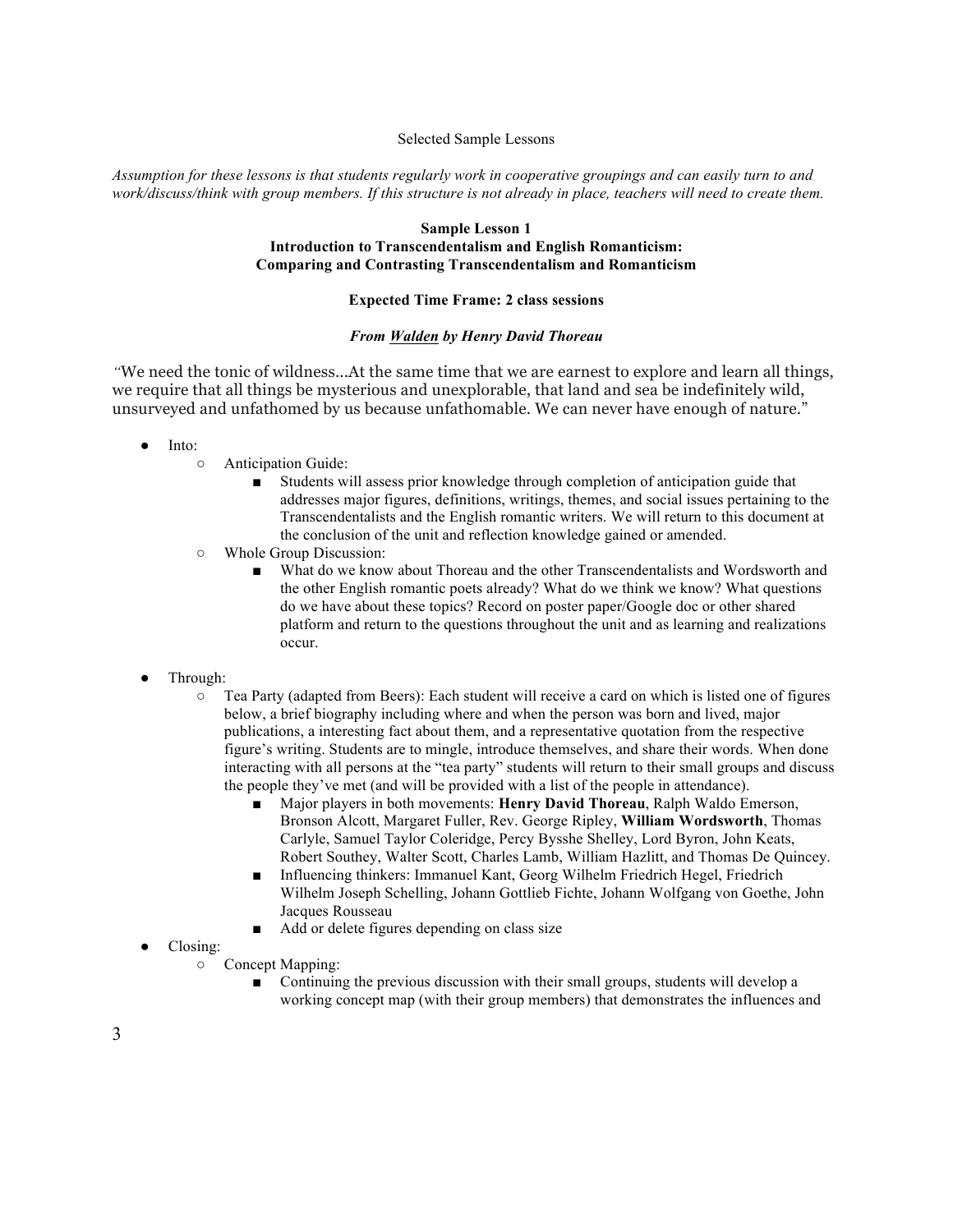connections between and among the various people at the Tea Party. If *Inspiration* software is available, utilize that, otherwise students can also cut out the names, sort them according to relationship, and display on a poster paper. Groups should also created a key that explains the connections.

## **Sample Lesson 2: Landscape and Meaning Making Grounding Ourselves in Place—Where and What is Home?**

### **Expected time frame: 2-3 class sessions**

#### *From Walking by H.D. Thoreau:*

While almost all men feel an attraction drawing them to society, few are attracted strongly to Nature. In their relation to Nature men appear to me for the most part, notwithstanding their arts, lower than the animals. It is not often a beautiful relation, as in the case of the animals. How little appreciation of the beauty of the landscape there is among us! We have to be told that the Greeks called the world Kosmos, Beauty, or Order, but we do not see clearly why they did so, and we esteem it at best only a curious philological fact.

For my part, I feel that with regard to Nature I live a sort of border life, on the confines of a world into which I make occasional and transient forays only, and my patriotism to the State into whose territories I seem to retreat are those of a moss-trooper. Unto a life which I call natural I would gladly follow even a will-o'-the wisp through bogs and sloughs unimaginable, but no moon nor firefly has shown me to the causeway to it. Nature is a personality so vast and universal that we have never seen one of her features. The walker in the familiar fields which stretch around my native town sometimes finds himself in another land than is described in their owners' deeds, as it were in some far-away field on the confines of the actual Concord, where her jurisdiction ceases, and the idea which the word Concord suggests ceases to be suggested. These farms which I have set up, appear dimly still as through a mist; but they have no chemistry to fix them; they fade from the surface of the glass; and the picture which the painter painted stands out dimly from beneath. The world with which we are commonly acquainted leaves no trace, and it will have no anniversary (pp. 52-53).

#### -*from the journals of Henry David Thoreau*

And yet there is no more tempting novelty than this new November. No going to Europe or another world…Give me the old familiar walk, post office and all—with this new ever self—with this infinite expectation and faith, which does not know when it is beaten. We'll go nutting once more. We'll pluck the nut of the world and crack it in the winter evenings. Theater—and all another sight setting—are puppetshows in comparison. I will tae another walk to the Cliff—another row on the river—another skate on the meadow—be out in the first snow—associate with the winter birds. Here I am at home. I recognize my friend.

#### 1 November 1858

*Note: This lesson requires students to have access to a digital device that is compatible with Google Cardboard or other type of VR viewer. If this is not possible, consider having students share, or use this lesson as a station in which one ore more areas are set up and students can rotate through as part of a larger lesson.*